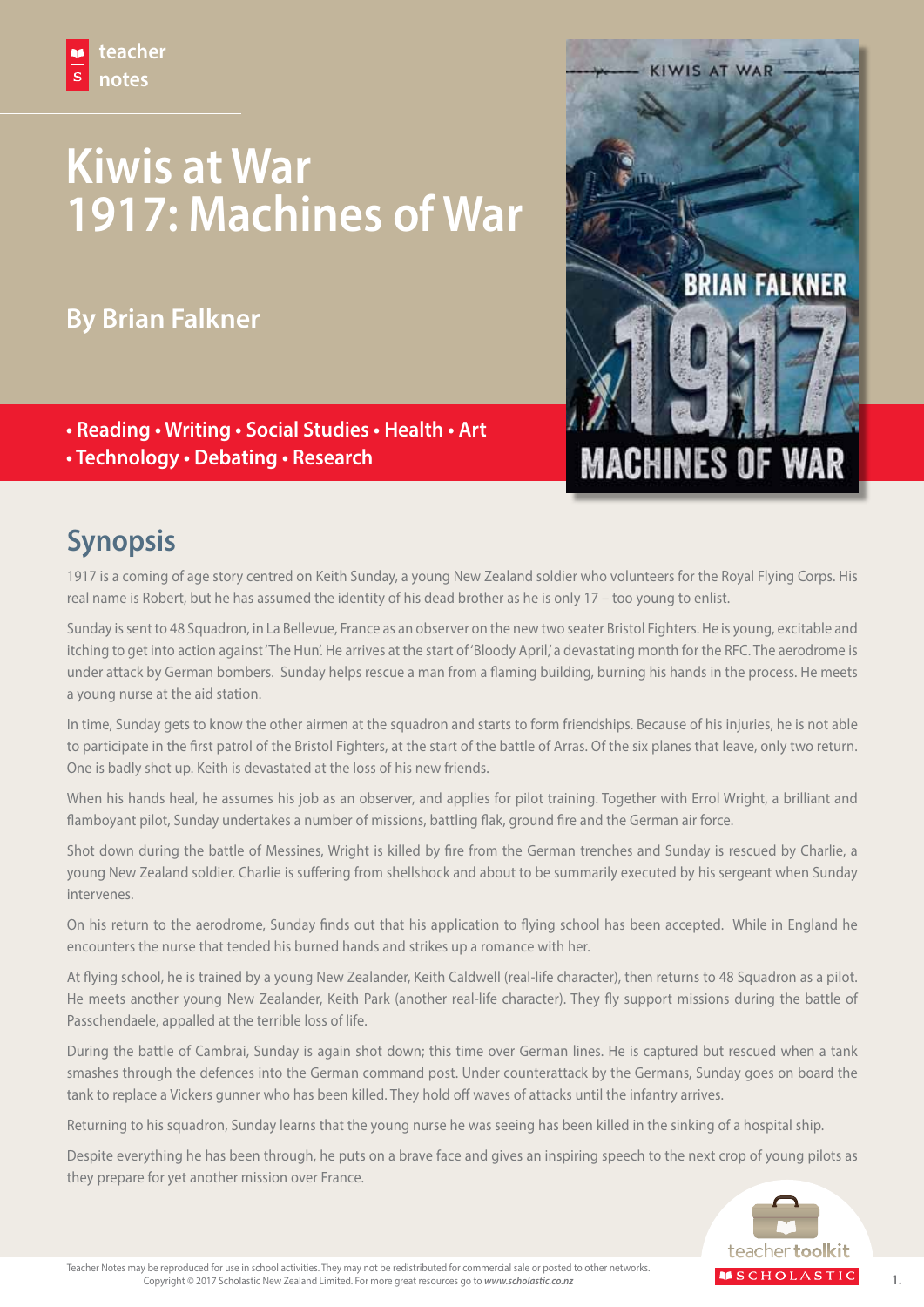# **About the Author**

Brian Falkner was born and raised in Auckland, New Zealand. He began college intending to study computers, but along the way he decided to shift his focus to something more creative. After gaining a diploma of journalism, he worked as a reporter and advertising copywriter.

Other jobs helped pay the bills and also expand the first-hand experiences that would enrich his fiction, among them stints as a motorcycle courier, radio announcer, graphic designer, and internet developer. His first novel *Henry and the Flea* was published in 2003 when Brian was in his 40s.

Brian has now had fourteen novels published internationally, many of which have been shortlisted for major awards. His most recent book is *Shooting Stars* (also published by Scholastic NZ), and his novel *Battlesaurus: Rampage at Waterloo* was the NZ Children's Book Awards Winner for Young Adult Fiction in 2016.

He lives on the Gold Coast of Australia.

# **Writing Style**

*1917: Machines of War* is a compelling read written in the first person, which will grip the reader from the outset. The narrator, Keith (or Bob as we discover), is a thoughtful, sincere and ultimately brave young man who will quickly take young readers to the edge of their seats. The story moves quickly, adding complex and believable characters into Keith's world.

This novel is likely to pique many readers' interest in the complexities of war and the young men and women who sacrificed their lives in the war effort, and will inspire more in-depth learning studies as well as supporting learning in English, History and Social Studies.

# **Shared Learning and Discussion Points**

# **SHARING THE NOVEL:**

- **•** The students are likely to encounter words that are unfamiliar. Support them to ask questions to deepen their understanding of the text and themes presented in the novel.
- **•** Encourage the students to make predictions based on the information they have so far about what will happen next. Support them to reflect throughout the novel to identify and share whether the assumptions they made changed as they read further.

### **INTRODUCTING THE NOVEL**

- **•** Tell the students to study the front cover and read the backcover blurb. Then ask:
	- **•** What can you tell about the setting of this book?
	- **•** Which war does it involve?
	- **•** Which countries might be involved?
- **•** Using the blurb and the cover illustration can you tell if the book will be fiction or non-fiction? Are you expecting it to be a sad story? Do you expect to find a hero in the story? What makes you think this?
- **•** Why was it called 'The Great War'? What does 'it was a scar across the face of Europe' mean? What imagery does this give the reader?

# **PART ONE**

Chapters 1–3

- **•** Why did Keith feel so at home even when he was far away from his real home? What was so familiar?
- **•** How did referring to the Germans as 'the demonic hordes' help the pilots?
- **•** Why did Keith want to avenge the death of his brother?
- **•** Keith was still excited about seeing 'action', even after being in the hospital tent and seeing the injured men. Why was he excited instead of afraid?
- **•** At the hospital, Keith met a man who had lost his arm, but it wasn't the enemy that caused the amputation. What was the chain of events that resulted in him losing his arm?
- **•** Where do you think Elisabeth got the uniform for Keith from? Why didn't she tell him?
- **•** Why did they target Arras, even though they didn't plan to 'take it'? What did they hope would happen?
- **•** Describe how each part of the armed forces carries out its role to meet the end goal. Is one more important than the other? Explain your reasoning.
- **•** What did Bettington assume Keith had done to be so late? Could there have been another reason he wanted to keep Keith from flying?

#### Chapters 3–6

- **•** Why did the men in the Mess Hall not want Keith to ask any questions? What is a 'ruddy gob'? What is a 'baptism of fire'?
- **•** Why do you think the pilots carried a pistol in the cockpit?
- **•** What is an 'Ack Emma' and why are they called this? Why couldn't Keith be friends with Mick? Who would disagree with them being friends?
- **•** Why did the other men become more friendly to Keith after his first flight? Why had they been hesitant to become friends with him?
- **•** Why did Wray and his observer return before the others? Why did Wright tell Bettington 'Don't wait up', when he returned from his flight?

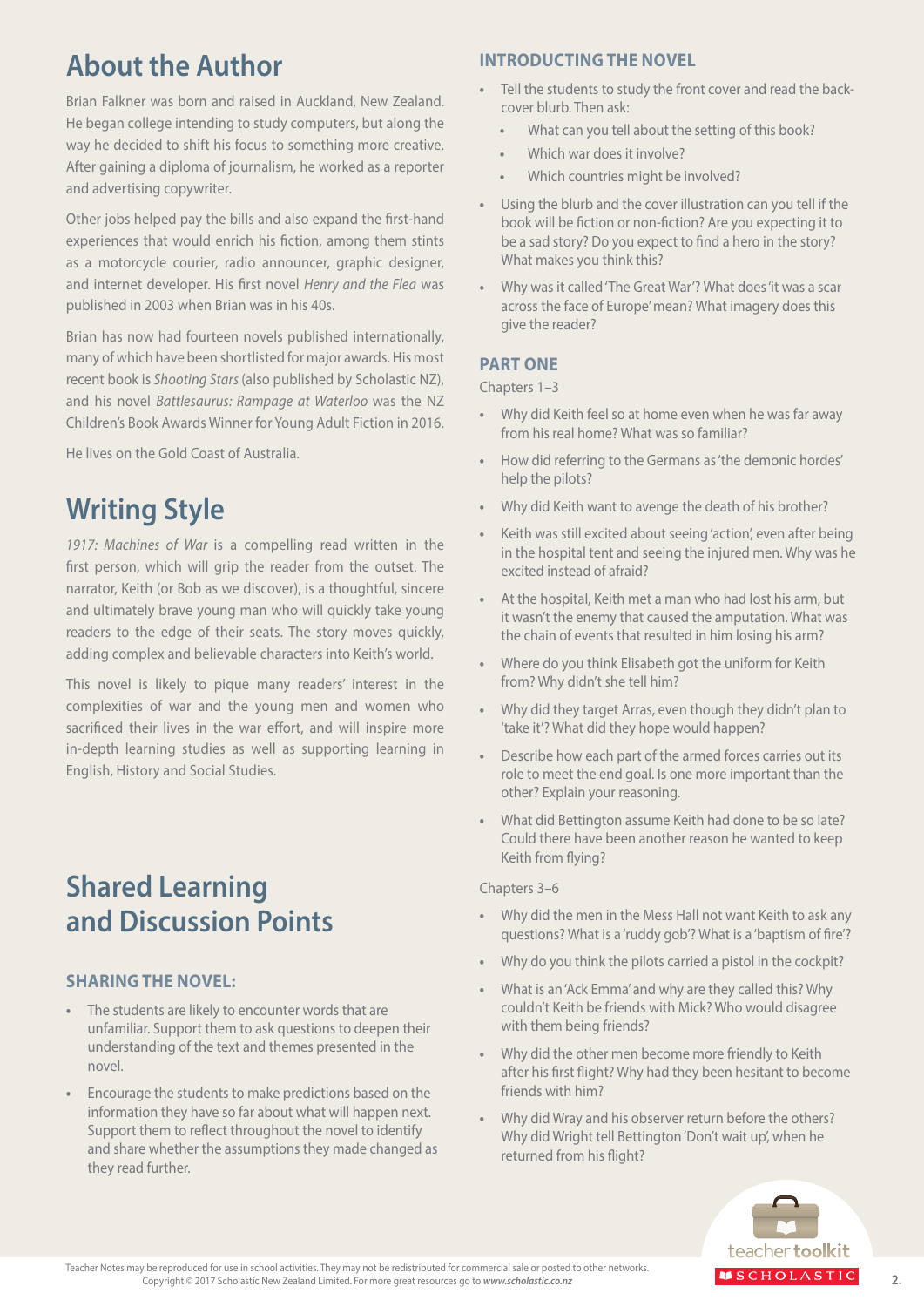Chapters 7–9

- **•** Who was referred to as 'fresh meat'? Who called them 'fresh meat'?
- **•** Why do you think Keith volunteered to test fly the new plane in a different way with Wright?
- **•** Why was Keith so confused about Wray's actions? How do you think Wray was feeling? Keith asks himself, 'Would the outcome have been different with six planes instead of five?' Describe how the outcome may have been altered if Wray had stayed.
- **•** What was the curtain at the service hiding? Why might they have tried to hide these?
- **•** What happened to stop Keith's trial? What news does Hughes bring? Why didn't the officers already know about the Americans?

### **PART 2**

Chapters 10–12

- **•** Can you guess what the significance of the top hat was, and why Keith was chosen to have it next?
- **•** Aside from praise for Keith, what other benefits might there have been for the allies if Keith had succeeded in shooting down a German ace?
- **•** What had Keith misunderstood about Stohle?
- **•** Why would the government have wanted Captain Albert Ball's death kept a secret? Who didn't they want to know about it, and why?
- **•** What does Wright mean when he says, "We took something beautiful and turned it into something obscene"?
- **•** What was the purpose of their secret mission? What were the risks for the pilots?
- **•** What does the phrase 'as much skill as luck' mean?
- **•** What is a cacophony?

#### Chapters 13–15

- **•** What did the Allied troops do to protect Pip and Keith after they went down?
- **•** What do the Germans look like to Keith in no-man's-land?
- **•** Why do you think the government made it so easy for boys as young as 15 to sign up?
- **•** Why does Charlie call Keith 'Sir'? Why are Charlie and Keith asked about the All Blacks in '05?
- **•** Why wouldn't the major give Charlie a break? What do you think happened next to Charlie?
- **•** What significant piece of 'technology' was introduced at Upavon?

Chapters 16–18

- **•** What does the Tennyson quote, "Tis better to have loved and lost than never to have loved at all" mean? Do you agree?
- **•** Why did Elisabeth want Keith to meet her father? What is Lord Baron's view of New Zealanders?
- **•** What effect do you think parachutes would have had on the pilots?
- **•** What is a 'suffragette'? Can you name a New Zealand suffragette?

#### Chapters 19–20

- **•** How did Keith pass his final flying test?
- Why did Calthorp's horses not go to war?
- **•** Do you believe Elisabeth won't care if Keith dies? Why did she say that?

# **PART THREE**

Chapters 21–24

- **•** What are the advantages and disadvantages of the airfield moving to a new place?
- **•** How were the German planes camouflaged?
- **•** How does Keith feel about Wray's admission? What do you think about it? Why does Keith pretend that he can't remember the conversation when Wray asks him the next day?
- **•** What was Voss's message to Keith? How do you think they came to terms with respecting someone they were trying to kill?
- **•** Who do you think told the lie about Keith? Why would he do it? How is Shield convinced that Keith is not a coward?
- **•** How did Keith feel about Voss's death? How old was Voss when he died? Were you surprised, given Voss's reputation, how young he was?

#### Chapters 25–30

- **•** Why did Wray tell Shield it was Keith that said he would surrender behind enemy lines? What did the Combat Wombat mean by, "You're going to get either the Victoria Cross or a wooden cross"?
- **•** Why didn't Keith tell Shield about Wray once he'd learnt of Wray's death? What would have been the consequences for Wray, and his family waiting at home for him, if he was seen to be a deserter or traitor?
- **•** What does a pilot have to do to be called an 'ace'? Do you think having it marked on your plane helps?
- **•** What are the Hague Conventions that Keith tried to tell his captor about?